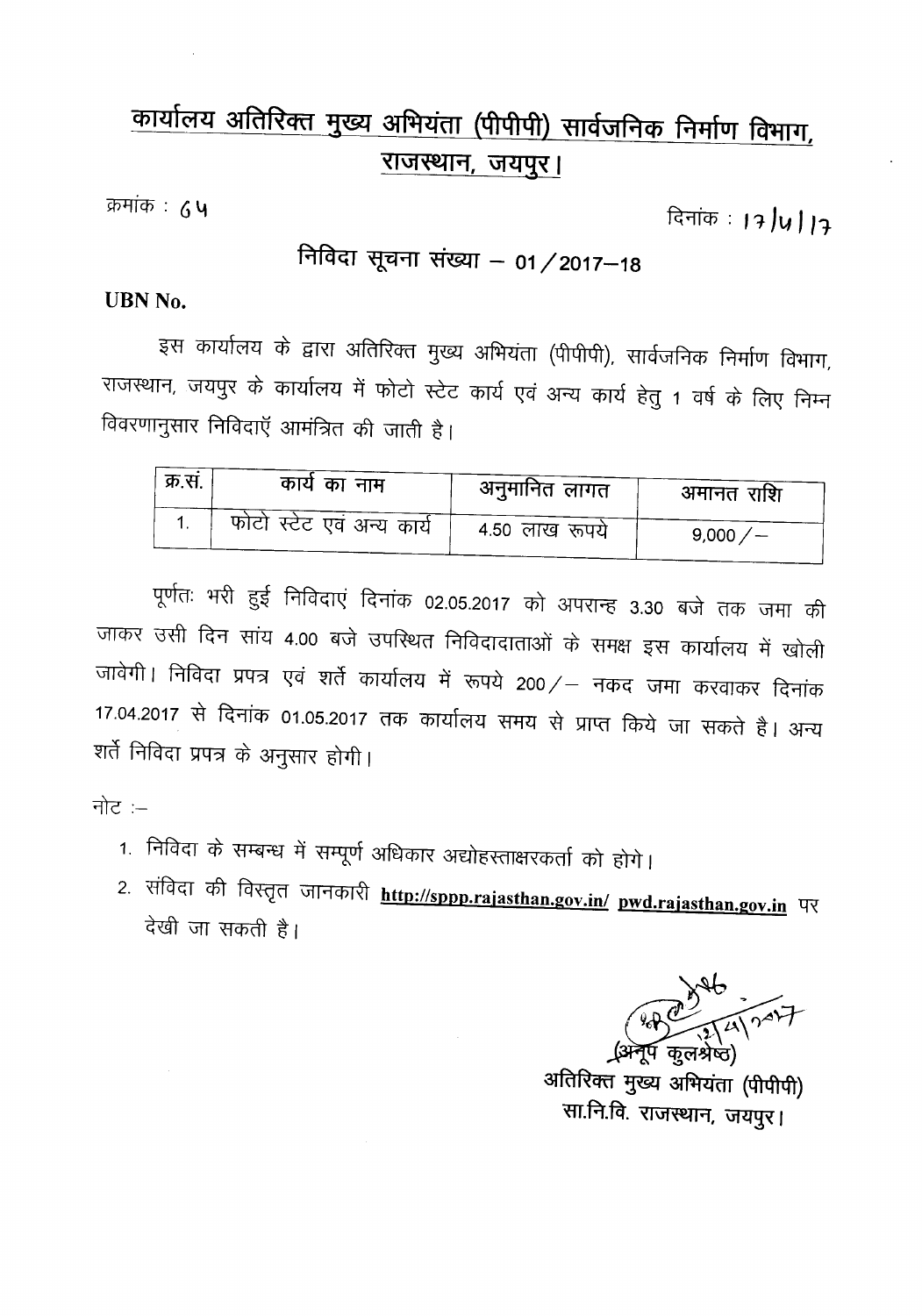कार्यालय, अतिरिक्त मुख्य अभियंता (पीपीपी) सार्वजनिक निर्माण विभाग, राजस्थान, जयपुर। क्रमांक $:6$ ५ दिनांक : 17/4/17 निदेशक. जन सम्पर्क निदेशालय राजस्थान, जयपुर।

विषय :- निविदा सूचना संख्या 01/2017-18 प्रकाशित करने बाबत् । महोदय,

उपरोक्त विषय में लेख है कि वर्ष 2017–18 में अतिरिक्त मुख्य अभियंता (पीपीपी) कार्यालय, सार्वजनिक निर्माण विभाग परिसर, जयपुर में खुली निविदा के तहत् फोटोस्टेट कार्य एवं अन्य कार्य हेतु निविदा आमंत्रित की जानी है। उक्त निविदा सूचना प्रकाशित करने हेतु सात प्रतियों में प्रेषित की जा रही है।

राज.लोक उपापन में पारदर्शिता अधि. 2012 एवं नियम 2013 के अनुसार कृपया इसे एक क्षैत्रिय दैनिक एवं नियमानुसार प्रकाशित कराने का श्रम करे।

| मुख्यालय का नाम       |                                                              |
|-----------------------|--------------------------------------------------------------|
|                       | अतिरिक्त मुख्य अभियंता (पीपीपी) सा.नि.वि. राजस्थान, जयपुर    |
| कुल निविदाओं की लागत  | रूपये 4.50 लाख (चार लाख पचास हजार रू. मात्र)                 |
| मुख्य निविदा की लागत  | रूपये 4.50 लाख                                               |
| फार्म मिलने की तारीख  | दिनांक 17 अप्रैल से 01 मई , 2017                             |
|                       |                                                              |
|                       | प्रात : 10:00 बजे से सांय 5:00 बजे तक                        |
|                       | फार्म जमा करवाने की तारीख दिनांक 02.05.2017 सांय 3:30 बजे तक |
| निविदा खोलने की तारीख |                                                              |
|                       | दिनांक 02.05.2017 सांय 4:00 बजे                              |

संलग्न :- निविदा सूचना 7 प्रतियों में मय सी.डी.

﴿अँनूप कुलश्रेष्ठ) अतिरिक्त मुख्य अभियंता (पीपीपी) सा.नि.वि. राजस्थान, जयपुर।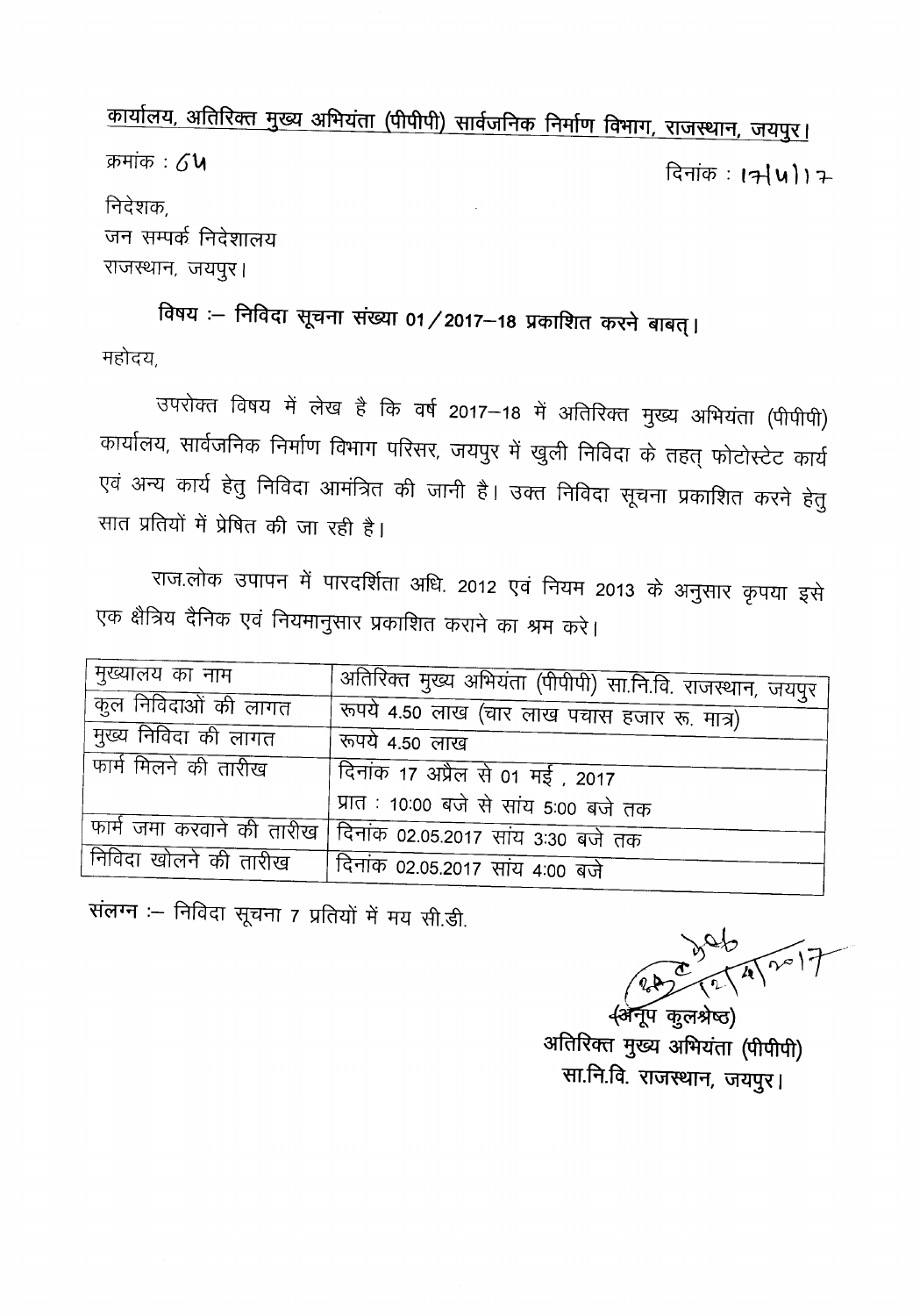### क्रमांक : ८५

दिनांक = 17/4/17

प्रतिलिपि निम्नांकित को सूचनार्थ हेतु प्रेषित है :-

- 1. अधीक्षण अभियंता (पीपीपी-I/II) सा.नि.वि., जयपुर।
- 2. परियोजना निदेशक (पीपीपी–I/II ) सा.नि.वि., जयपुर।
- 3. खजान्ची, पीपीपी सा.नि.वि. जयपुर।

 $4\sqrt{2017}$ 

(अनूप कुलश्रेष्ठ) अतिरिक्त मुख्य अभियंता (पीपीपी) सा.नि.वि. राजस्थान, जयपुर।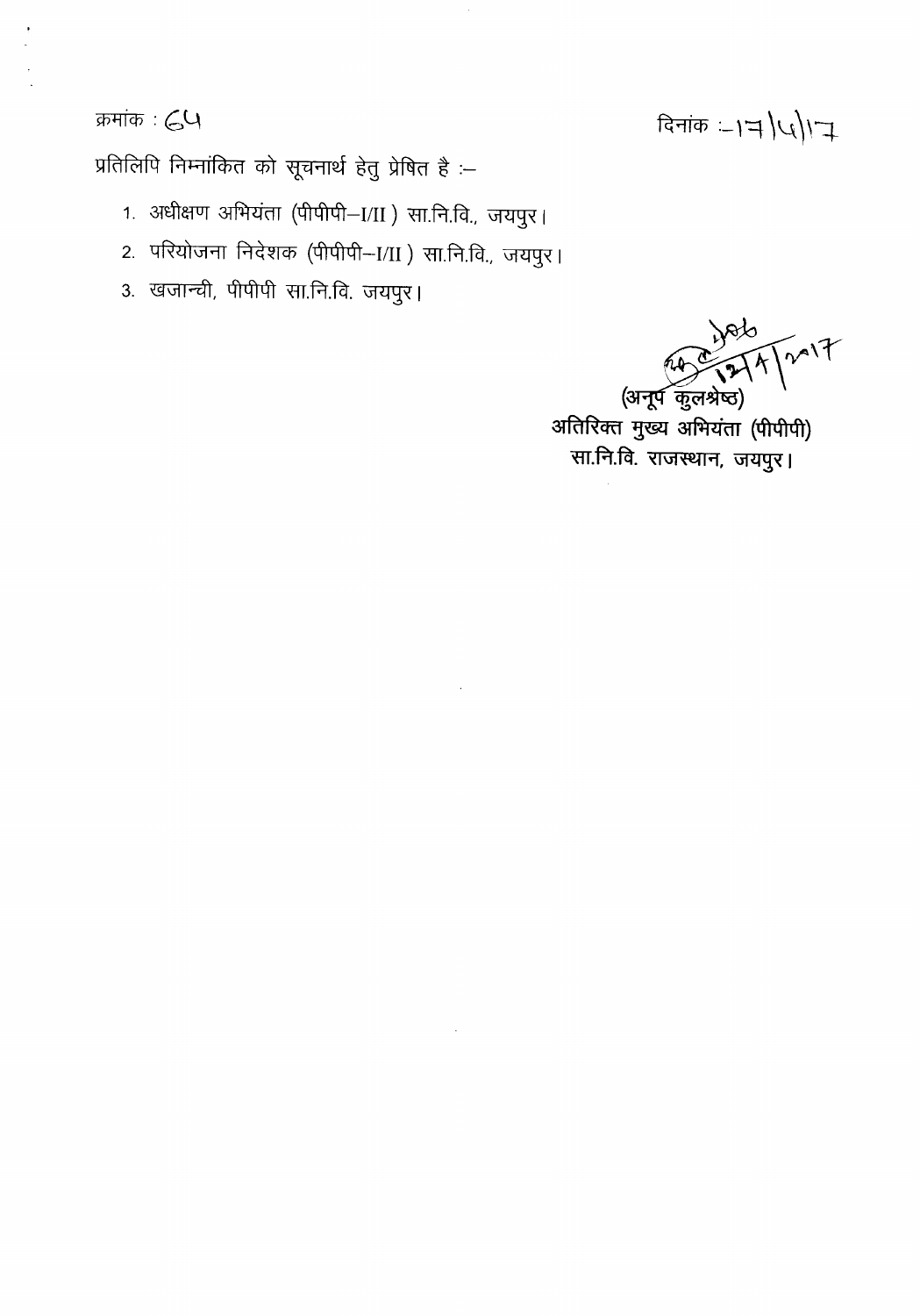### फोटो स्टेट कार्य के लिए बोली(बिड) एवं संविदा की सामान्य शर्ते एवं निर्देश

#### टिप्पणी :– बोलीदाताओं को इन शर्तो को सावधानीपूर्वक पढ़ना चाहिए तथा अपनी बोली प्रस्तुत करते समय इनका पूर्णरूपेण पालन करना चाहिए।

- बोली (बिड) को एनआईबी में दिए गए निर्देशो के अनुसार उचित रूप में मुहरबंद लिफाफे  $1.$ में बन्द करना चाहिए।
- सेवा कर पंजीयन प्रमाण पत्र कोई भी डीलर/सेवा दाता यदि उस राज्य में प्रचलित 2. जहॉं उसका व्यवसाय स्थित है,सेवा कर अधिनियम के अन्तर्गत पंजीकृत है तो सेवा कर पंजीयन संख्या का उल्लेख करें।(प्रमाण पत्र की सत्यापित प्रति संलग्न करें)
- दर शब्दो एवं अंको दोनों मे लिखी जाएगी। इसमें कोई त्रुटियॉ या ओवर राईटिंग नही  $3.$ होना चाहिए। यदि कोई शुद्वियॉ करनी हो तो स्पष्ट रूप से की जानी चाहिए एवं उन पर दिनांक सहित लद्युहस्ताक्षर किए जाने चाहिए। दरों में राजस्थान बिक्रीकर / मूल्य संवर्धित कर (VAT) एवं केन्द्रिय बिक्री करों /सेवाकर की राशि को पृथक–पृथक से दिखाना चाहिए।
- सेवा दाता/अनुबन्धकर्ता अपनी संविदा को या उसके किसी सारवान भाग को किसी अन्य 4. एजेन्सी को नही सौपेगा या उप भाड़े पर नही देगा।
- बोली (बिड) दस्तावेजो में अंकित शर्तो के अतिरिक्त किसी प्रकार की कोई अतिरिक्त शर्त 5. या प्रतिशर्त स्वीकार्य नही होगी।
- निरीक्षण :-6.
	- (क) क्रेता अधिकारी या उसका विधिवत प्राधिकृत प्रतिनिधि,को किसी भी समय सेवादाता/अनुबन्ध कर्ता के कार्य स्थल या मशीन एवं कागज आदि का निरीक्षण एवं जॉंच करने की शक्ति होगी।
	- (ख) बोलीदाता अपने कार्यालय का पूर्ण पता,उस व्यक्ति के नाम व पते एवं फोन नम्बर के साथ देगा जिससे उस प्रयोजन के लिए सम्पर्क किया जा सके।
- अनुबन्ध / सेवा हेतु संविदा को, यदि सेवा अनुबन्धकर्ता अधिकारी की संतुष्टि के अनुसार  $7.$ नहीं किया जा सकता है, तो बोलीदाता को सुनवाई का एक युक्तियुक्त अवसर देने के बाद अनुबन्धकर्ता अधिकारी किसी भी समय निरस्त कर सकता है। वह इस प्रकार निरस्त करने के कारणो को अभिलिखित करेगा।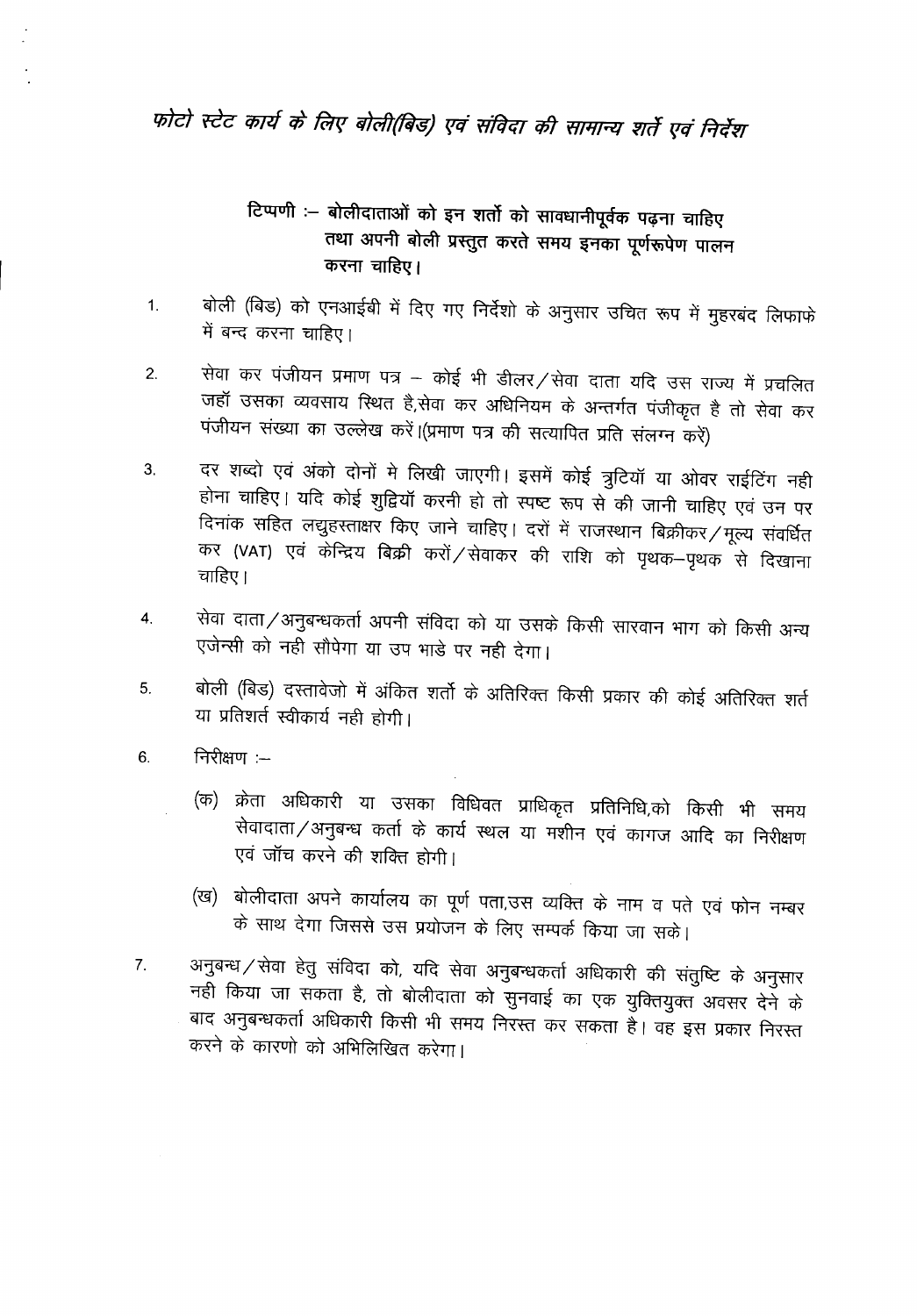- 8. बोली अमानत :--
	- (क) बोली(बिड) के साथ 9,000/- रू की बोली प्रतिभूति प्रस्तुत की जाएगी। इसके बिना निविदाओं पर विचार नही किया जाएगा। यह राशि <u>परियोजना निदेशक</u> (पीपीपी—प्रथम) सा.नि.वि.,जयपुर के पक्ष मे नकद, बैक ड्राफ्ट,बैकर्स चैक या भारतीय सिड्यूल बैंक की बैक गारण्टी के रूप में प्रस्तुत की जावेगी।
- 9. व्यार्य का चालान (Indent) अधिकृत अधिकारी द्वारा हस्ताक्षर यूक्त बिल के साथ विभाग में प्रस्तुत करने होगें।

बोली प्रतिभूति का समपहरण :-- बोली प्रतिभूति को निम्नलिखित मामलो में समपहृत कर लिया जाएगा  $-$ 

- (i) जब बोलीदाता बोली(बिड) खोलने के बाद किन्तु बोली को स्वीकार करने के पूर्व प्रस्ताव को वापस लेता है या उसमें रूपान्तरण करता है।
- (ii) जब बोलीदाता विनिर्दिष्ट समय के भीतर विहित किसी करार को,यदि कोई हो, निष्पादित नही करता है।
- (iii) जिब बोलीदाता आदेश देने के बाद भी प्रतिभूति (Security) राशि जमा नही कराता है ।
- (iv) जब वह विहित समय के भीतर सेवा /अनुबन्ध आदेश के अनुसार मदों का  $R$ वा/अनुबन्ध प्रारम्भ करने में असफल रहता है।
- $10.$   $-$  करार एवं प्रतिभूति निक्षेप :-
	- (i) सफल बोलीदाता को आदेश के प्राप्त होने से 7 दिवस की अवधि के भीतर संलग्न प्रपत्र में एक करार पत्र निष्पादित करना होगा तथा जिन सेवाओं के लिए बोली *(*बिड) स्वीकार की गयी है,उनके अनुमानित लागत के 5 प्रतिशत के बराबर रूपये 22,500 / - की कार्य निष्पादन प्रतिभूति राशि (Security money) जमा करानी होगी। यह प्रतिभूति प्रेषण के उस दिनांक से, जिसको बोली (बिड) के स्वीकार किए जाने की सूचना उसे दी गयी है, 7 दिन के भीतर जमा करायी जाऐगी।
	- (ii) aiली के समय जमा करायी गयी बोली प्रतिभूति को कार्य निष्पादन प्रतिभूति की राशि के लिए समायोजित किया जाएगा। कार्य निष्पादन प्रतिभूति की राशि किसी भी दशा मे बोली प्रतिभूति से कम की नही होगी।
	- (iii) कार्य निष्पादन प्रतिभूति राशि पर विभाग द्वारा ब्याज का भुगतान नही किया जाएगा।